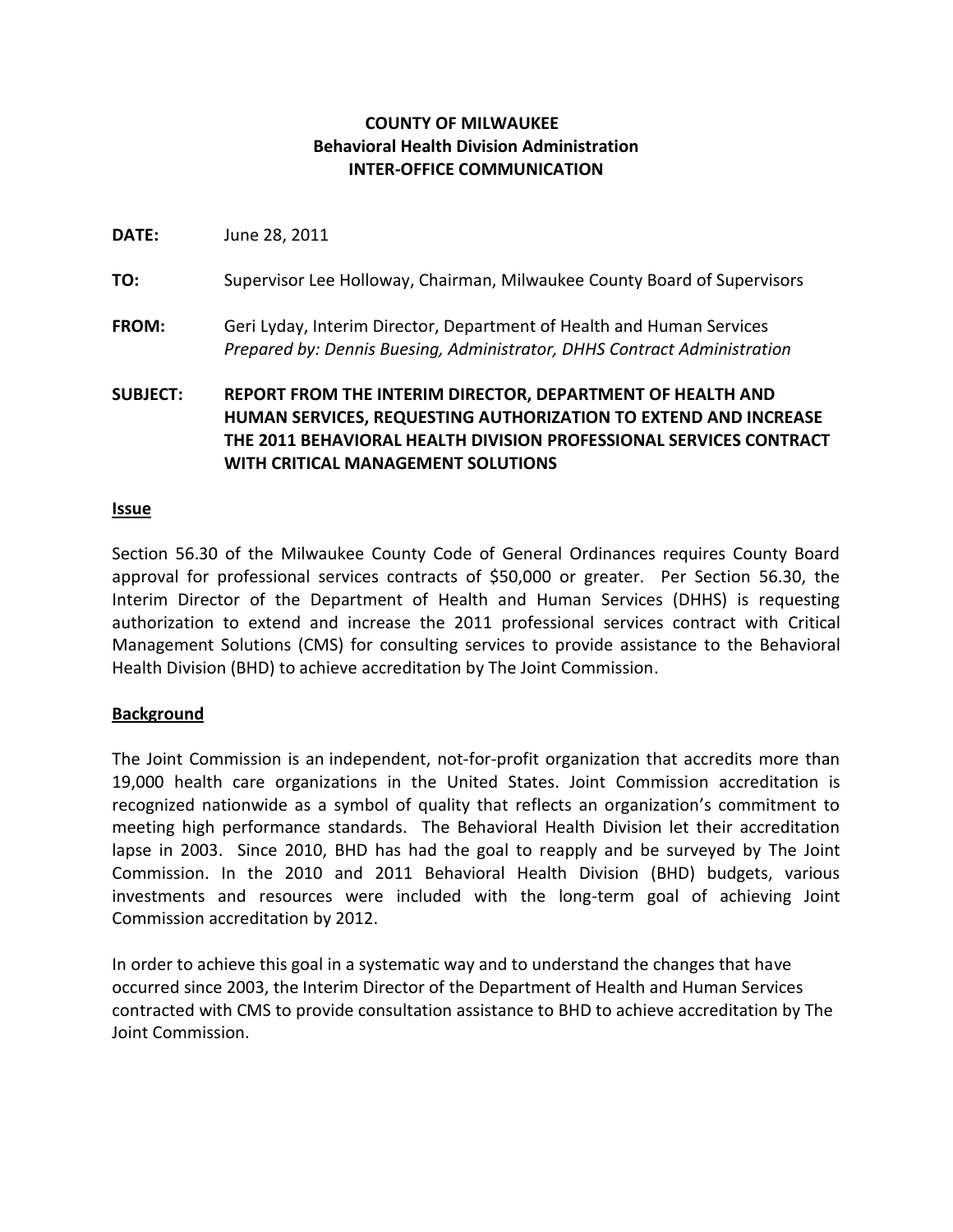CMS is a nationally recognized consulting firm that specializes in Joint Commission accreditation preparation. CMS has a proven approach to reduce the challenges and eliminate the complexities of accreditation and regulatory compliance. They promote a structured and practical approach towards achieving and maintaining standards' compliance and incorporate accreditation and regulatory requirements into an organization's daily operations. Led by the former Director of The Joint Commission's Hospital Accreditation Program, the CMS team consists of many former Joint Commission surveyors.

CMS performed an initial assessment by conducting a three (3) day mock Joint Commission survey in October of 2010. The mock survey included a review of BHD's policies and procedures in order to identify a comprehensive list of policies and practices that must be revised or refined to be fully compliant with Joint Commission requirements.

Based upon this initial assessment, CMS developed a comprehensive Regulatory Compliance Action Plan that outlined the policies, procedures, and practices needing revision along with an individualized strategy to do so. The action plan included practical, realistic, and sustainable solutions/strategies towards achieving regulatory and accreditation standards compliance and the metrics that would subsequently be used to gauge BHD's progress in implementing the action plan.

Phase two of the project involves implementation of the Regulatory Compliance Action Plan. In May of this year, CMS met with BHD and DHHS leadership to address major areas of concern and required activities to ensure that identified issues are resolved in accordance with Joint Commission requirements. CMS assisted in developing an oversight and accountability structure related to implementation of the regulatory compliance action plan, which included chairing a Joint Commission Steering Committee to keep BHD's progress on track. Regulatory compliance was further enhanced by providing bi-weekly progress reports from CMS to BHD management detailing progress in achieving and maintaining standards compliance.

CMS will continue to assume the leadership role in implementing the action plan by developing and revising policies/procedures, developing staff educational material to support the execution of these policies/procedures, assisting BHD staff with the redesign or refinement of processes as expected by policy/procedure, and coach staff in their performance and documentation of clinical activities to improve compliance with Joint Commission requirements.

In order to be able to exhibit compliance with Joint Commission standards through actual performance, CMS will also develop monitoring tools, measures and processes to help evaluate the effectiveness of these activities.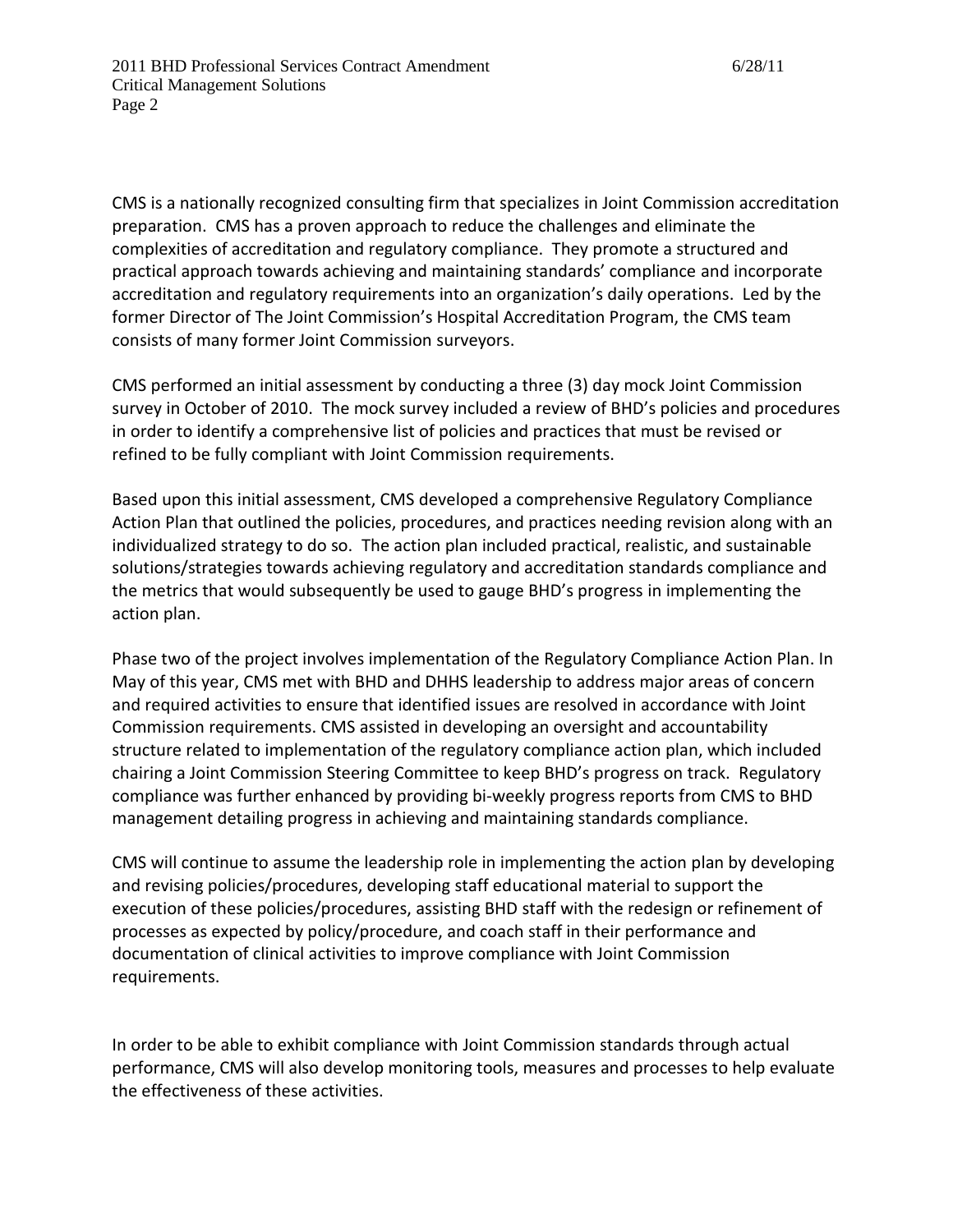Following is a schedule of major milestones with the goal of BHD being fully prepared to undergo a Joint Commission survey by March 31, 2012, along with projected timelines and budget in achieving these milestones:

THIRD QUARTER 2011:

Completion of Life Safety Code Assessment/Statement of Conditions: July 15 – August 15, 2011 (11 Days)

Development of Emergency Operations Plan: August 15 - 19, 2011 (3 Days)

Medical Staff Bylaws revisions: August 15 - 19, 2011 (3 days)

Resolution of remaining Environment of Care Issues: September 1 - 15, 2011 (9 Days) Total Estimated Professional Fees for Third Quarter 2011: \$65,000

## FOURTH QUARTER 2011:

Implementation of Patient Safety practices: October 3 - 21, 2011 (10 Days) Resolution of Medication Management issues: October 24 - November 11, 2011 (10 Days) Enhancements to Performance Improvement program: November 14 - December 2, 2011 (8 Days) Revised Provision of Care/patient care practices: December 2 - 30, 2011 (13 days)

Total Estimated Professional Fees for Fourth Quarter 2011: \$102,500

Total Estimated Work Effort: 67 days

Total estimated professional fees over contract period: \$167,500

CMS is entitled to payment by County for all reasonable expenses including travel and travel related expenses. Over the period of contract, said expenses are estimated to be approximately \$33,000.

### **Recommendation**

It is recommended that the County Board of Supervisors authorize the Interim Director of the Department of Health and Human Services, or her designee, to extend and increase for an amount of \$200,500 the professional services contract with Critical Management Solutions starting July 1, 2011 through December 31, 2011. This amendment would increase the existing contract of \$40,000 to \$240,500.

### **Fiscal Effect**

Sufficient funds have been included in BHD's 2011 Adopted Budget to cover the proposed extension and increase of the professional services contract. A fiscal note form is attached.